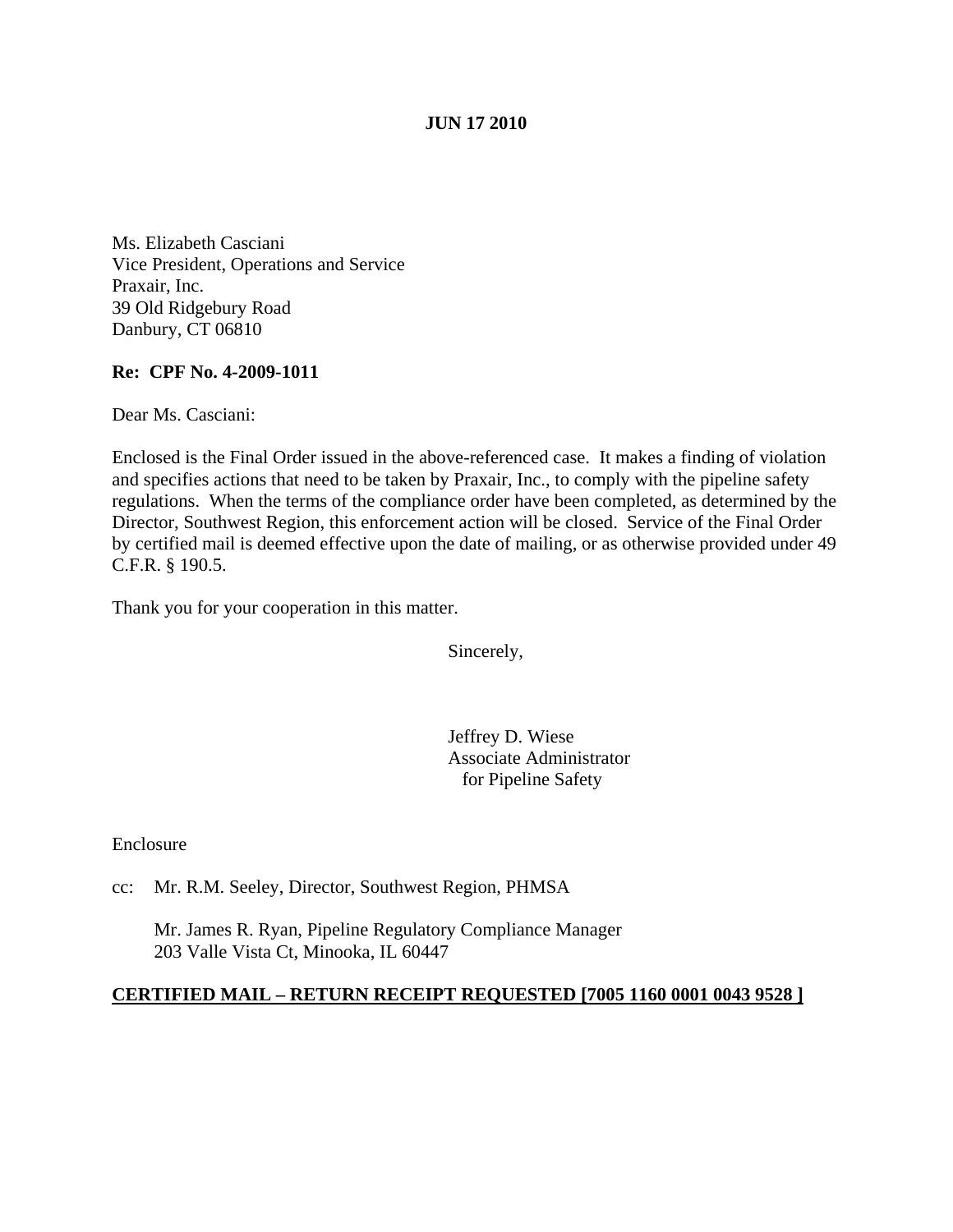## **U.S. DEPARTMENT OF TRANSPORTATION PIPELINE AND HAZARDOUS MATERIALS SAFETY ADMINISTRATION OFFICE OF PIPELINE SAFETY WASHINGTON, D.C. 20590**

| In the Matter of |  |
|------------------|--|
| Praxair, Inc.,   |  |
| Respondent.      |  |

**\_\_\_\_\_\_\_\_\_\_\_\_\_\_\_\_\_\_\_\_\_\_\_\_\_\_\_\_\_\_\_\_\_\_\_\_**

**Praxair, Inc., ) CPF No. 4-2009-1011**

## **FINAL ORDER**

Between September 10 and 27, 2007, pursuant to 49 U.S.C. § 60117, representatives of the Pipeline and Hazardous Materials Safety Administration (PHMSA), Office of Pipeline Safety (OPS), conducted a system-wide Integrity Management inspection of Praxair, Inc. (Praxair or Respondent) in Harris County, Texas. Respondent operates approximately 325 miles of natural gas pipelines, primarily in Texas, including a 232-mile pipeline between Deer Park, Texas, and Lake Charles, Louisiana.

As a result of the inspection, the Director, Southwest Region, OPS (Director), issued to Respondent, by letter dated April 16, 2009, a Notice of Probable Violation and Proposed Compliance Order (Notice). In accordance with 49 C.F.R. § 190.207, the Notice proposed finding that Respondent had violated 49 C.F.R. § 192.937(b) and proposed ordering Respondent to take certain measures to correct the alleged violation. The Notice also proposed finding that Respondent had committed a probable violation of 49 C.F.R. § 192.905 and warned Respondent to take appropriate corrective action or be subject to future enforcement action.

Praxair responded to the Notice by letter dated May 19, 2009 (Response). Respondent did not contest the violations as alleged in the Notice and stated the company would comply with the Proposed Compliance Order within 30 days of issuance of a Final Order. Respondent did not request a hearing and has therefore waived its right to one.

## **FINDING OF VIOLATION**

**Item 2:** The Notice alleged that Respondent violated 49 C.F.R. § 192.937(b), which states:

# **§ 192.937 What is a continual process of evaluation and assessment to maintain a pipeline's integrity?**

 $(a) \ldots$ 

(b) *Evaluation.* An operator must conduct a periodic evaluation as frequently as needed to assure the integrity of each covered segment. The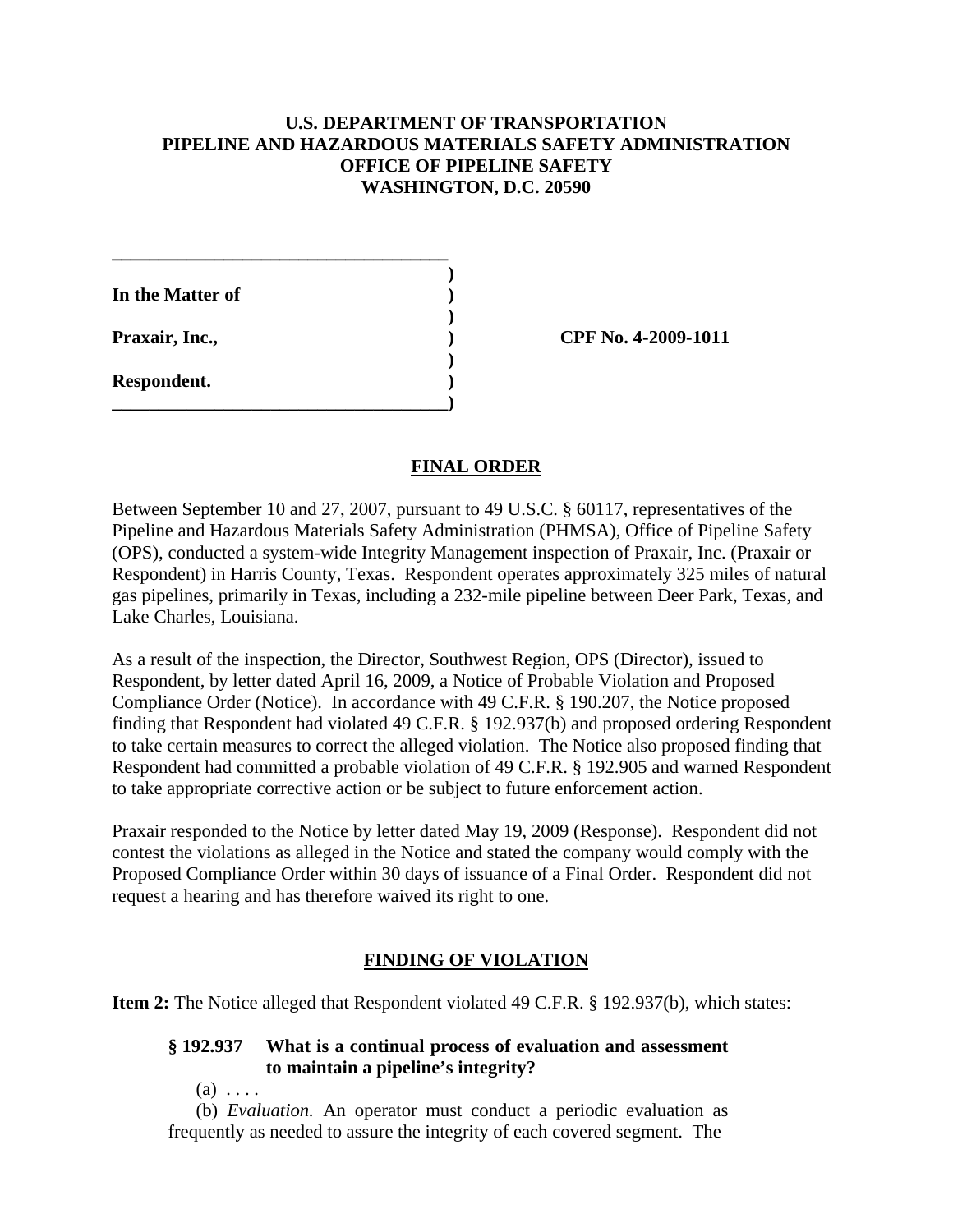Periodic evaluation must be based on a data integration and risk assessment of the entire pipeline as specified in § 192.917. For plastic transmission pipelines, the periodic evaluation is based on the threat analysis specified in § 192.917(d). For all other transmission pipelines, the evaluation must consider the past and present integrity assessment results, data integration, and risk assessment information (§ 192.917), and decisions about remediation (§ 192.933) and additional preventive and mitigative actions (§ 192.935). An operator must use the results from this evaluation to identify the threats specific to each covered segment and the risk represented by these threats.

The Notice alleged that Respondent violated § 192.937(b) by failing to conduct periodic evaluations as frequently as needed to assure the integrity of each covered segment. Specifically, the Notice alleged that at the time of inspection Respondent could not demonstrate that it had performed periodic evaluations to confirm the adequacy of its pipeline data, to verify the appropriate reassessment interval, or to determine if changes to assessment methods were needed.

Respondent did not contest this allegation. Accordingly, after considering all of the evidence, I find that Respondent violated 49 C.F.R. § 192.937(b) by failing to conduct periodic evaluations as frequently as needed to assure the integrity of each covered segment of its pipeline.

This finding of violation will be considered a prior offense in any subsequent enforcement action taken against Respondent.

#### **COMPLIANCE ORDER**

The Notice proposed a Compliance Order with respect to Item 2 in the Notice for violation of 49 C.F.R.  $\S$  192.937(b). Under 49 U.S.C.  $\S$  60118(a), each person who engages in the transportation of gas or who owns or operates a pipeline facility is required to comply with the applicable safety standards established under chapter 601. Pursuant to the authority of 49 U.S.C. § 60118(b) and 49 C.F.R. § 190.217, Respondent is ordered to take the following actions to ensure compliance with the pipeline safety regulations applicable to its operations. Respondent must:

- 1. Conduct a documented review of current integrity management program procedures to determine whether they are adequate to ensure compliance with 49 C.F.R. § 192.937(b). Submit the procedures and documentation that demonstrates periodic evaluations are being performed in accordance with § 192.937(b). The documented evaluations must, at a minimum, confirm the adequacy of Praxair's pipeline data, verify the appropriate reassessment interval(s), and determine if changes to assessment methods are required.
- 2. Maintain documentation of the safety improvement costs associated with fulfilling this Compliance Order and report the total cost as follows: (a) total cost associated with preparation and revision of plans and procedures, and performance of studies and analyses; and (b) total cost associated with physical changes, if any, to the pipeline infrastructure, including replacements and additions.